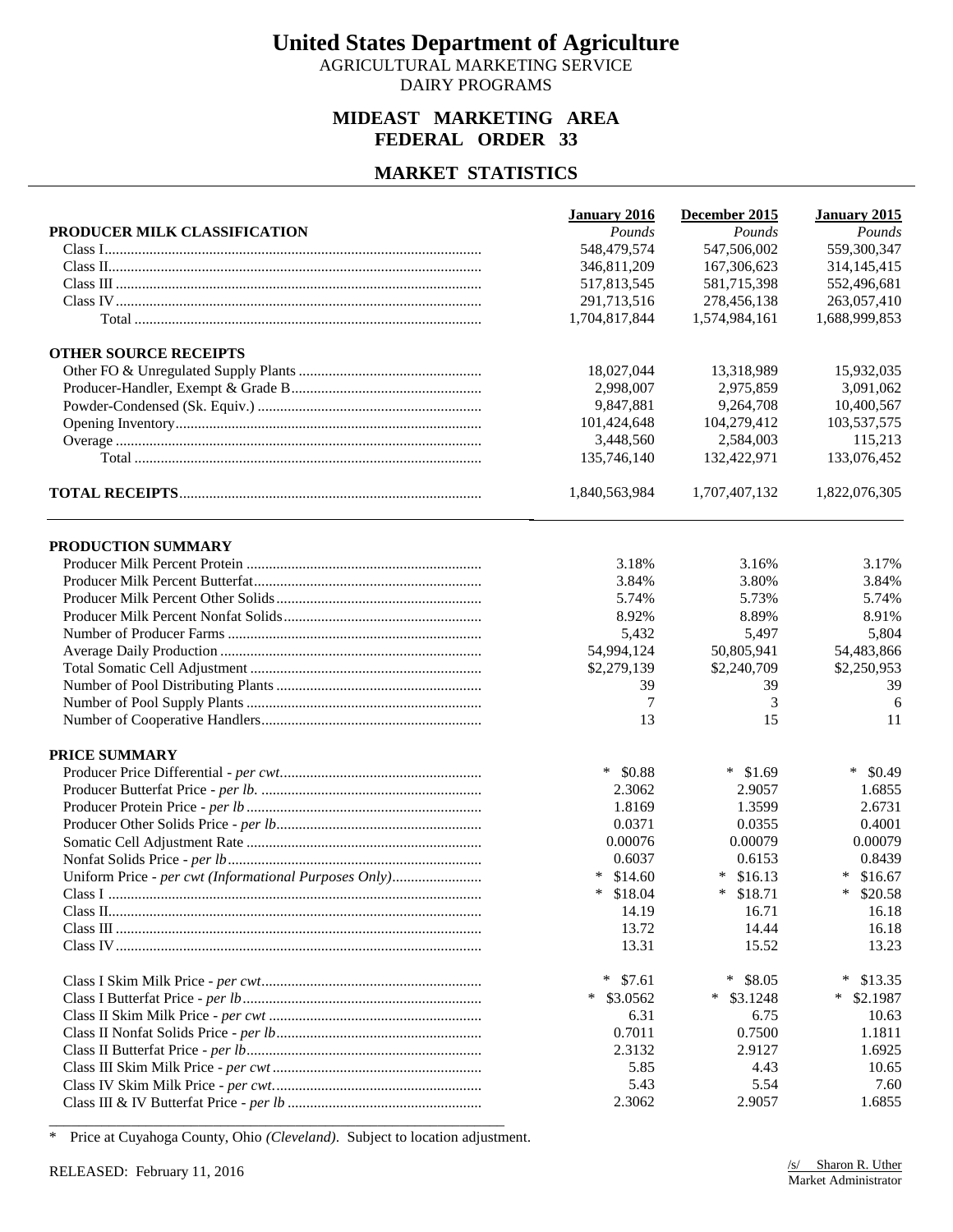AGRICULTURAL MARKETING SERVICE DAIRY PROGRAMS

#### **MIDEAST MARKETING AREA FEDERAL ORDER 33**

### **MARKET STATISTICS**

|                                                       | February 2016      | January 2016     | February 2015     |
|-------------------------------------------------------|--------------------|------------------|-------------------|
| PRODUCER MILK CLASSIFICATION                          | Pounds             | Pounds           | Pounds            |
|                                                       | 518,037,384        | 548,479,574      | 493,758,866       |
|                                                       | 305,527,018        | 346,811,209      | 303,881,918       |
|                                                       | 497,116,591        | 517,813,545      | 512,034,988       |
|                                                       | 280,915,532        | 291,713,516      | 261,124,097       |
|                                                       | 1,601,596,525      | 1,704,817,844    | 1,570,799,869     |
| <b>OTHER SOURCE RECEIPTS</b>                          |                    |                  |                   |
|                                                       | 56,841,666         | 18,027,044       | 10,010,268        |
|                                                       | 2,970,215          | 2,998,007        | 2,132,271         |
|                                                       | 10,824,061         | 9,847,881        | 10,263,767        |
|                                                       | 108,292,768        | 101,424,648      | 104,437,637       |
|                                                       | 41,860             | 3,448,560        | 973,233           |
|                                                       | 178,970,570        | 135,746,140      | 127,817,176       |
|                                                       | 1,780,567,095      | 1,840,563,984    | 1,698,617,045     |
| PRODUCTION SUMMARY                                    |                    |                  |                   |
|                                                       | 3.15%              | 3.18%            | 3.17%             |
|                                                       | 3.83%              | 3.84%            | 3.85%             |
|                                                       | 5.75%              | 5.74%            | 5.74%             |
|                                                       | 8.90%              | 8.92%            | 8.91%             |
|                                                       | 5,323              | 5,432            | 5,715             |
|                                                       | 55,227,466         | 54,994,124       | 56,099,995        |
|                                                       | \$2,139,685        | \$2,279,139      | \$2,002,315       |
|                                                       | 38                 | 39               | 39                |
|                                                       | 5                  | 7                | 7                 |
|                                                       | 14                 | 13               | 17                |
| <b>PRICE SUMMARY</b>                                  |                    |                  |                   |
|                                                       | $*$ 0.57           | $*$ \$0.88       | $\ast$<br>\$0.31  |
|                                                       | 2.3778             | 2.3062           | 1.8296            |
|                                                       | 1.7389             | 1.8169           | 2.4051            |
|                                                       | 0.0492             | 0.0371           | 0.3273            |
|                                                       | 0.00076            | 0.00076          | 0.00077           |
|                                                       | 0.5951             | 0.6037           | 0.8544            |
| Uniform Price - per cwt (Informational Purposes Only) | $*$ \$14.37        | $*$ \$14.60      | $\ast$<br>\$15.77 |
|                                                       | $*$ \$15.64        | $*18.04$         | $*$ 18.24         |
|                                                       | 14.30              | 14.19            | 14.48             |
|                                                       | 13.80              | 13.72            | 15.46             |
|                                                       | 13.49              | 13.31            | 13.82             |
|                                                       | $*$<br>\$7.91      | $\ast$<br>\$7.61 | $\ast$<br>\$12.76 |
|                                                       | $\ast$<br>\$2.2878 | $*3.0562$        | $\ast$<br>1.6919  |
|                                                       | 6.17               | 6.31             | 8.34              |
|                                                       | 0.6856             | 0.7011           | 0.9267            |
|                                                       | 2.3848             | 2.3132           | 1.8366            |
|                                                       | 5.68               | 5.85             | 9.39              |
|                                                       | 5.36               | 5.43             | 7.69              |
|                                                       | 2.3778             | 2.3062           | 1.8296            |

\_\_\_\_\_\_\_\_\_\_\_\_\_\_\_\_\_\_\_\_\_\_\_\_\_\_\_\_\_\_\_\_\_\_\_\_\_\_\_\_\_\_\_\_\_\_\_\_\_\_\_\_\_\_\_\_\_\_\_\_\_ \* Price at Cuyahoga County, Ohio *(Cleveland)*. Subject to location adjustment.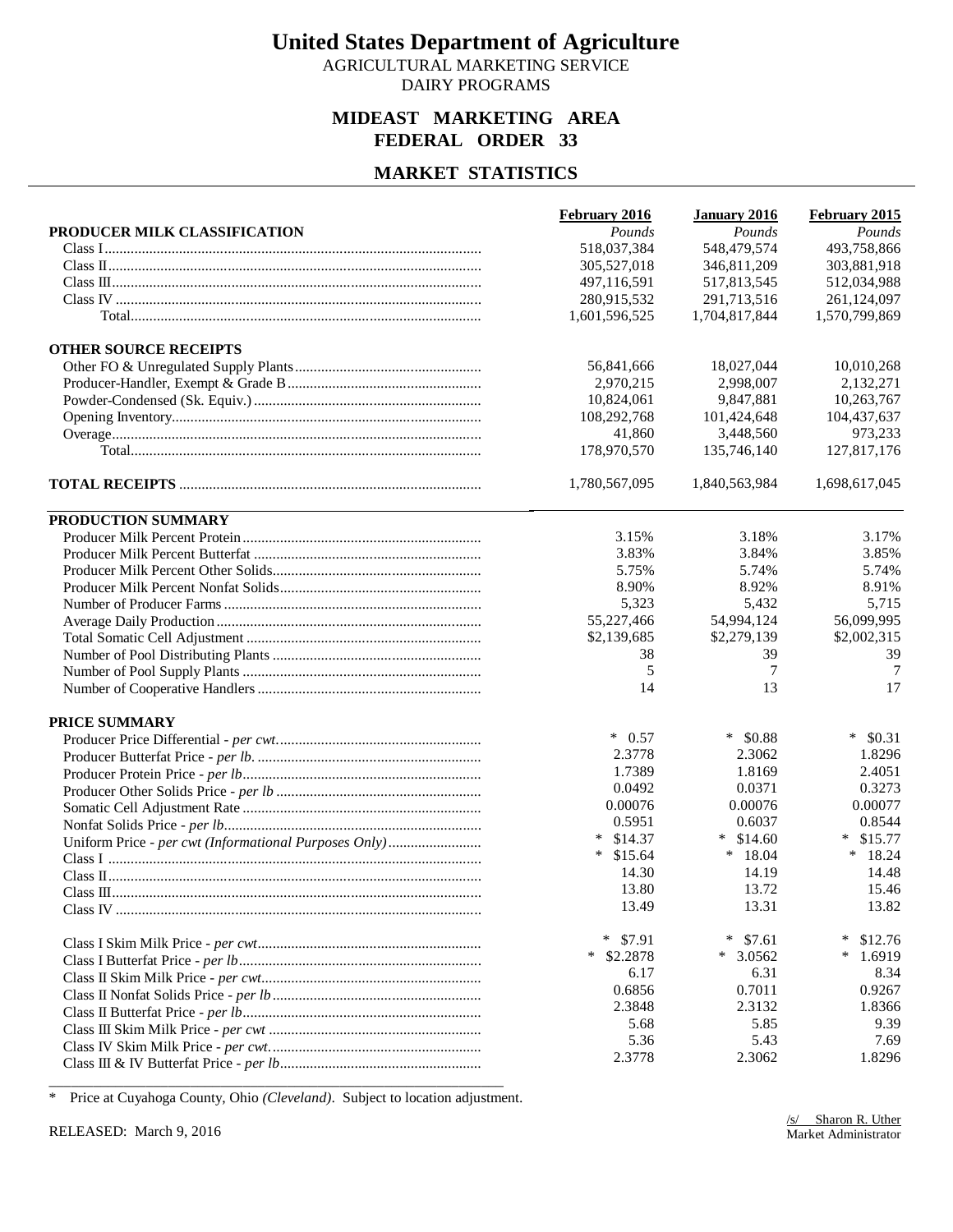AGRICULTURAL MARKETING SERVICE DAIRY PROGRAMS

#### **MIDEAST MARKETING AREA FEDERAL ORDER 33**

### **MARKET STATISTICS**

|                                                       | <b>March 2016</b> | February 2016 | <b>March 2015</b>  |
|-------------------------------------------------------|-------------------|---------------|--------------------|
| PRODUCER MILK CLASSIFICATION                          | Pounds            | Pounds        | Pounds             |
|                                                       | 543,210,306       | 518,037,384   | 528,668,966        |
|                                                       | 366,496,436       | 305,527,018   | 337, 262, 774      |
|                                                       | 567,502,046       | 497,116,591   | 409,023,670        |
|                                                       | 288, 844, 717     | 280,915,532   | 284,698,293        |
|                                                       | 1,766,053,505     | 1,601,596,525 | 1,559,653,703      |
| <b>OTHER SOURCE RECEIPTS</b>                          |                   |               |                    |
|                                                       | 27,052,519        | 56,841,666    | 66,420,941         |
|                                                       | 3,050,280         | 2,970,215     | 2,694,169          |
|                                                       | 12,372,451        | 10,824,061    | 12,448,366         |
|                                                       | 120,578,120       | 108,292,768   | 104,589,995        |
|                                                       | 190,940           | 41,860        |                    |
|                                                       | 163,244,310       | 178,970,570   | 186, 153, 471      |
|                                                       | 1,929,297,815     | 1,780,567,095 | 1,745,807,174      |
| PRODUCTION SUMMARY                                    |                   |               |                    |
|                                                       | 3.11%             | 3.15%         | 3.14%              |
|                                                       | 3.77%             | 3.83%         | 3.81%              |
|                                                       | 5.76%             | 5.75%         | 5.73%              |
|                                                       | 8.87%             | 8.90%         | 8.87%              |
|                                                       | 5,343             | 5,323         | 5,676              |
|                                                       | 56,969,468        | 55,227,466    | 50,311,410         |
|                                                       | \$2,337,738       | \$2,139,685   | \$1,956,657        |
|                                                       | 38                | 38            | 39                 |
|                                                       | 7                 | 5             | 6                  |
|                                                       | 13                | 14            | 15                 |
| <b>PRICE SUMMARY</b>                                  |                   |               |                    |
|                                                       | ** $0.23$         | ** $$0.57$    | $***$<br>\$ (0.03) |
|                                                       | 2.2028            | 2.3778        | 1.8444             |
|                                                       | 1.9206            | 1.7389        | 2.4875             |
|                                                       | 0.0501            | 0.0492        | 0.2918             |
|                                                       | 0.00076           | 0.00076       | 0.00079            |
|                                                       | 0.5786            | 0.5951        | 0.8454             |
| Uniform Price - per cwt (Informational Purposes Only) | ** \$13.97        | ** $$14.37$   | **<br>\$15.53      |
|                                                       | $***$<br>\$15.78  | ** $$15.64$   | $***$<br>\$17.56   |
|                                                       | 13.57             | 14.30         | 14.50              |
|                                                       | 13.74             | 13.80         | 15.56              |
|                                                       | 12.74             | 13.49         | 13.80              |
|                                                       | ** $$7.54$        | **<br>\$7.91  | **<br>\$11.59      |
|                                                       | ** $$2.4303$      | ** $$2.2878$  | **<br>\$1.8208     |
|                                                       | 6.05              | 6.17          | 8.31               |
|                                                       | 0.6722            | 0.6856        | 0.9233             |
|                                                       | 2.2098            | 2.3848        | 1.8514             |
|                                                       | 6.25              | 5.68          | 9.43               |
|                                                       | 5.21              | 5.36          | 7.61               |
|                                                       | 2.2028            | 2.3778        | 1.8444             |

\* Restricted, included with Other FO & Unregulated Supply

\*\* Price at Cuyahoga County, Ohio *(Cleveland)*. Subject to location adjustment.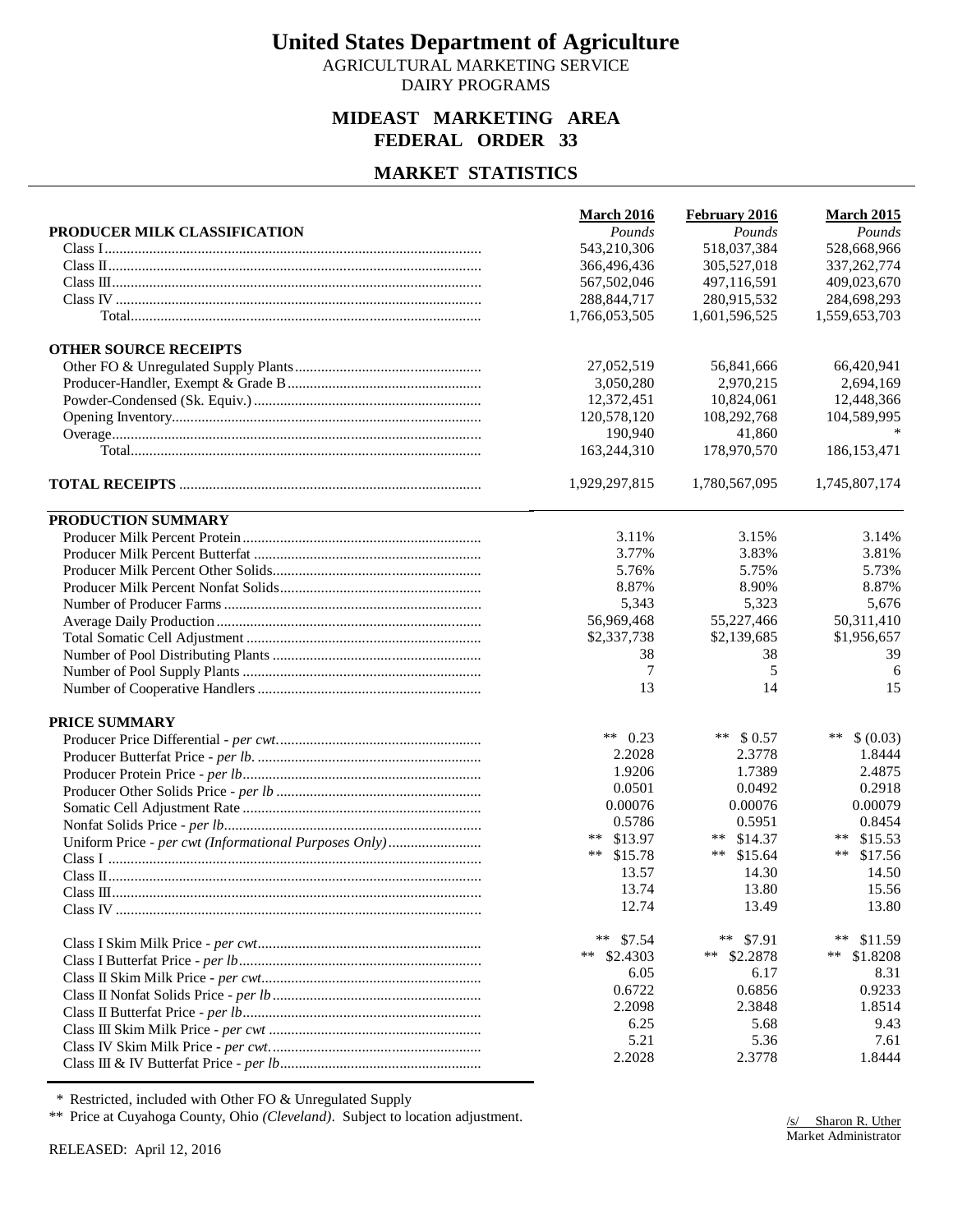AGRICULTURAL MARKETING SERVICE DAIRY PROGRAMS

#### **MIDEAST MARKETING AREA FEDERAL ORDER 33**

#### **MARKET STATISTICS**

|                              | April 2016    | <b>March 2016</b> | <b>April 2015</b> |
|------------------------------|---------------|-------------------|-------------------|
| PRODUCER MILK CLASSIFICATION | Pounds        | Pounds            | Pounds            |
|                              | 517,996,438   | 543,210,306       | 511,390,575       |
|                              | 357,694,069   | 366,496,436       | 329,148,930       |
|                              | 568, 487, 248 | 567,502,046       | 380,228,115       |
|                              | 300,897,451   | 288, 844, 717     | 271,829,815       |
|                              | 1,745,075,206 | 1,766,053,505     | 1,492,597,435     |
| <b>OTHER SOURCE RECEIPTS</b> |               |                   |                   |
|                              | 20,917,333    | 27,052,519        | 83,971,771        |
|                              | 3,263,265     | 3,050,280         | 2,891,730         |
|                              | 11,834,688    | 12,372,451        | 12,505,591        |
|                              | 122,742,155   | 120,578,120       | 110,083,168       |
|                              | *             | 190,940           |                   |
|                              | 158,757,441   | 163,244,310       | 209,452,260       |
|                              | 1,903,832,647 | 1,929,297,815     | 1,702,049,695     |
| PRODUCTION SUMMARY           |               |                   |                   |
|                              | 3.10%         | 3.11%             | 3.08%             |
|                              | 3.76%         | 3.77%             | 3.72%             |
|                              | 5.77%         | 5.76%             | 5.73%             |
|                              | 8.87%         | 8.87%             | 8.81%             |
|                              | 5,279         | 5,343             | 5,795             |
|                              | 58,169,174    | 56,969,468        | 49,753,248        |
|                              | \$2,276,371   | \$2,337,738       | \$2,031,827       |
|                              | 38            | 38                | 38                |
|                              | $\tau$        | 7                 | 6                 |
|                              | 14            | 13                | 15                |
|                              |               |                   |                   |
| <b>PRICE SUMMARY</b>         |               |                   |                   |
|                              | ** $0.39$     | ** $0.23$         | $***$<br>\$(0.11) |
|                              | 2.2376        | 2.2028            | 1.8940            |
|                              | 1.8450        | 1.9206            | 2.5551            |
|                              | 0.0489        | 0.0501            | 0.2698            |
|                              | 0.00075       | 0.00076           | 0.00081           |
|                              | 0.5573        | 0.5786            | 0.7926            |
|                              | ** $$14.02$   | ** $$13.97$       | \$15.70<br>$**$   |
|                              | ** $15.74$    | ** $15.78$        | ** $17.50$        |
|                              | 13.54         | 13.57             | 14.98             |
|                              | 13.63         | 13.74             | 15.81             |
|                              | 12.68         | 12.74             | 13.51             |
|                              | **<br>\$8.22  | **<br>\$7.54      | $***$<br>\$11.37  |
|                              | ** $2.2306$   | ** 2.4303         | **<br>1.8642      |
|                              | 5.89          | 6.05              | 8.63              |
|                              | 0.6544        | 0.6722            | 0.9589            |
|                              | 2.2446        | 2.2098            | 1.9010            |
|                              | 6.01          | 6.25              | 9.51              |
|                              | 5.02          | 5.21              | 7.13              |
|                              | 2.2376        | 2.2028            | 1.8940            |

\* Restricted, included with Other FO & Unregulated Supply

\*\* Price at Cuyahoga County, Ohio *(Cleveland)*. Subject to location adjustment.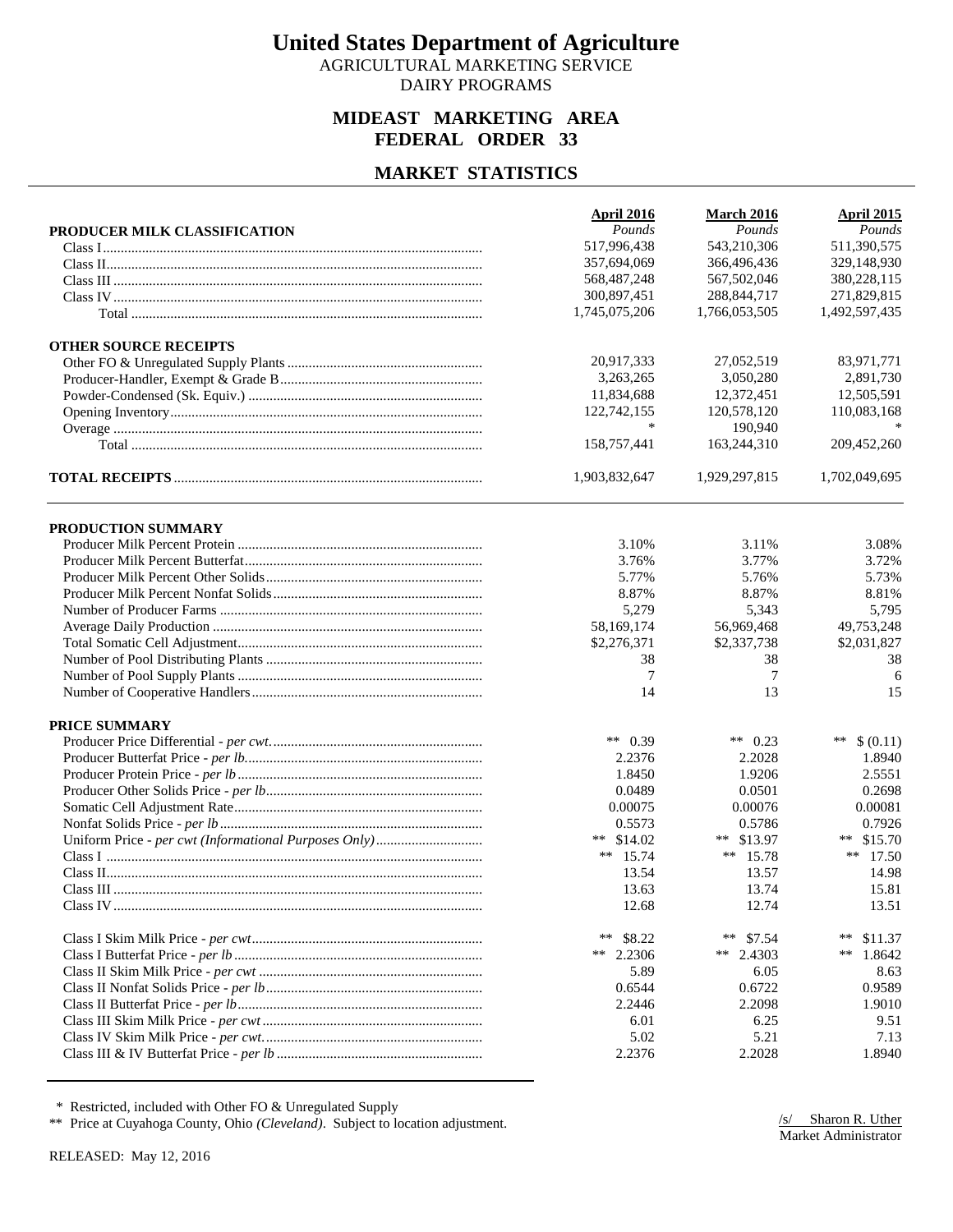AGRICULTURAL MARKETING SERVICE DAIRY PROGRAMS

#### **MIDEAST MARKETING AREA FEDERAL ORDER 33**

#### **MARKET STATISTICS**

|                              | <b>May 2016</b> | April 2016    | <b>May 2015</b>  |
|------------------------------|-----------------|---------------|------------------|
| PRODUCER MILK CLASSIFICATION | Pounds          | Pounds        | Pounds           |
|                              | 520,708,332     | 517,996,438   | 501,399,071      |
|                              | 343, 231, 272   | 357,694,069   | 337,925,731      |
|                              | 636, 326, 768   | 568, 487, 248 | 316,241,315      |
|                              | 325, 375, 822   | 300,897,451   | 331,070,810      |
|                              | 1,825,642,194   | 1,745,075,206 | 1,486,636,927    |
| <b>OTHER SOURCE RECEIPTS</b> |                 |               |                  |
|                              | 23,380,231      | 20,917,333    | 91,450,543       |
|                              | 4,069,791       | 3.263.265     | 3,884,240        |
|                              | 12,778,893      | 11,834,688    | 14,237,417       |
|                              | 125,040,395     | 122,742,155   | 100,341,801      |
|                              | *               | *             | 216,115          |
|                              | 165,269,310     | 158,757,441   | 210,130,116      |
|                              | 1,990,911,504   | 1,903,832,647 | 1,696,767,043    |
| PRODUCTION SUMMARY           |                 |               |                  |
|                              | 3.07%           | 3.10%         | 3.03%            |
|                              | 3.69%           | 3.76%         | 3.65%            |
|                              | 5.77%           | 5.77%         | 5.74%            |
|                              | 8.84%           | 8.87%         | 8.77%            |
|                              | 5,394           | 5,279         | 5,801            |
|                              | 58,891,684      | 58,169,174    | 47,956,030       |
|                              | \$2,214,317     | \$2,276,371   | \$2,105,650      |
|                              | 39              | 38            | 38               |
|                              | 7               | 7             | 6                |
|                              | 13              | 14            | 15               |
| <b>PRICE SUMMARY</b>         |                 |               |                  |
|                              | ** $$1.05$      | ** $$0.39$    | ** $$ (0.21)$    |
|                              | 2.2846          | 2.2376        | 2.0599           |
|                              | 1.4935          | 1.8450        | 2.5206           |
|                              | 0.0529          | 0.0489        | 0.2533           |
|                              | 0.00071         | 0.00075       | 0.00083          |
|                              | 0.5870          | 0.5573        | 0.7708           |
|                              | ** $$13.81$     | \$14.02<br>** | ** \$15.98       |
|                              | ** $15.70$      | ** $15.74$    | ** 17.83         |
|                              | 13.53           | 13.54         | 14.81            |
|                              | 12.76           | 13.63         | 16.19            |
|                              | 13.09           | 12.68         | 13.91            |
|                              | **<br>\$8.12    | **<br>\$8.22  | $***$<br>\$11.52 |
|                              | ** $2.2455$     | **<br>2.2306  | **<br>1.9172     |
|                              | 5.71            | 5.89          | 7.85             |
|                              | 0.6344          | 0.6544        | 0.8722           |
|                              | 2.2916          | 2.2446        | 2.0669           |
|                              | 4.94            | 6.01          | 9.31             |
|                              | 5.28            | 5.02          | 6.94             |
|                              | 2.2846          | 2.2376        | 2.0599           |

\* Restricted, included with Other FO & Unregulated Supply

\*\* Price at Cuyahoga County, Ohio *(Cleveland)*. Subject to location adjustment.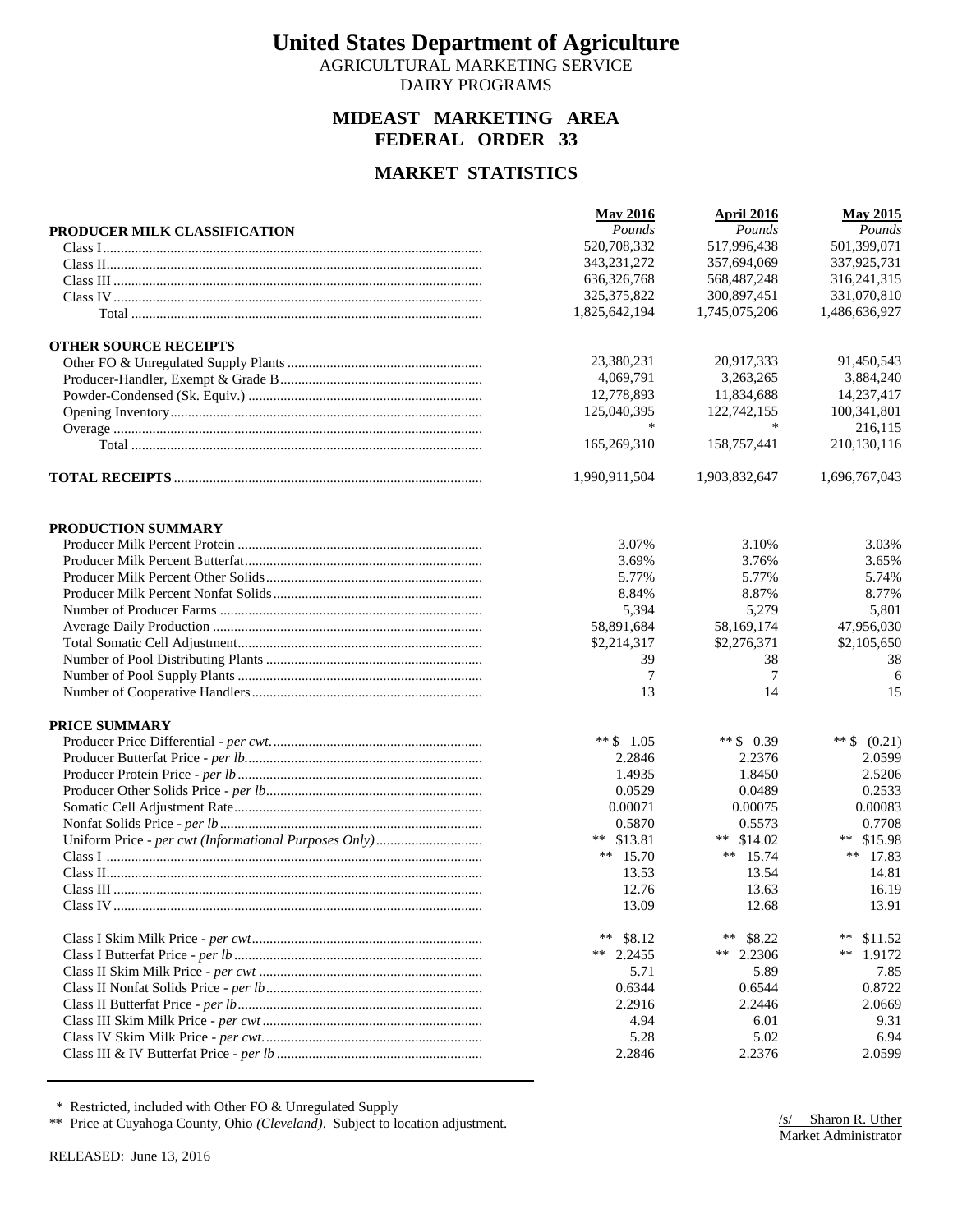AGRICULTURAL MARKETING SERVICE DAIRY PROGRAMS

#### **MIDEAST MARKETING AREA FEDERAL ORDER 33**

#### **MARKET STATISTICS**

|                              | <b>June 2016</b> | <b>May 2016</b> | <b>June 2015</b> |
|------------------------------|------------------|-----------------|------------------|
| PRODUCER MILK CLASSIFICATION | Pounds           | Pounds          | Pounds           |
|                              | 483,005,691      | 520,708,332     | 484,648,540      |
|                              | 253,884,323      | 343,231,272     | 349,567,402      |
|                              | 630,741,018      | 636, 326, 768   | 331,184,579      |
|                              | 280,273,909      | 325, 375, 822   | 268,964,800      |
|                              | 1,647,904,941    | 1,825,642,194   | 1,434,365,321    |
| <b>OTHER SOURCE RECEIPTS</b> |                  |                 |                  |
|                              | 28, 375, 263     | 23,380,231      | 85,942,270       |
|                              | 3,612,876        | 4,069,791       | 3,669,711        |
|                              | 13,204,979       | 12,778,893      | 15, 157, 875     |
|                              | 97,754,457       | 125,040,395     | 115,222,027      |
|                              | 25,621           | $\ast$          | 10,065           |
|                              | 142,973,196      | 165,269,310     | 220,001,948      |
|                              | 1,790,878,137    | 1,990,911,504   | 1,654,367,269    |
| PRODUCTION SUMMARY           |                  |                 |                  |
|                              | 3.02%            | 3.07%           | 3.00%            |
|                              | 3.60%            | 3.69%           | 3.59%            |
|                              | # 5.77%          | 5.77%           | 5.76%            |
|                              | # 8.79%          | 8.84%           | 8.76%            |
|                              | 5,336            |                 | 5,741            |
|                              |                  | 5,394           |                  |
|                              | 54,930,165       | 58,891,684      | 47,812,177       |
|                              | \$1,874,471      | \$2,214,317     | \$1,936,716      |
|                              | 38               | 39              | 38               |
|                              | 3                | 7               | 6                |
|                              | 13               | 13              | 14               |
| <b>PRICE SUMMARY</b>         |                  |                 |                  |
|                              | ** $$0.95$       | ** $$1.05$      | ** $$ (0.46)$    |
|                              | 2.4109           | 2.2846          | 2.1011           |
|                              | 1.4807           | 1.4935          | 2.6915           |
|                              | 0.0628           | 0.0529          | 0.2322           |
|                              | 0.00072          | 0.00071         | 0.00086          |
|                              | 0.6148           | 0.5870          | 0.7529           |
|                              | ** $$14.17$      | \$13.81<br>**   | \$16.26<br>$***$ |
|                              | ** $15.14$       | ** $15.70$      | ** $18.14$       |
|                              | 14.12            | 13.53           | 14.77            |
|                              | 13.22            | 12.76           | 16.72            |
|                              | 13.77            | 13.09           | 13.90            |
|                              | **<br>\$7.31     | **<br>\$8.12    | **<br>\$11.37    |
|                              | ** $2.3108$      | ** 2.2455       | **<br>2.0481     |
|                              | 5.86             | 5.71            | 7.66             |
|                              | 0.6511           | 0.6344          | 0.8511           |
|                              | 2.4179           | 2.2916          | 2.1081           |
|                              | 4.96             | 4.94            | 9.71             |
|                              | 5.53             | 5.28            | 6.78             |
|                              | 2.4109           | 2.2846          | 2.1011           |
|                              |                  |                 |                  |

\* Restricted, included with Other FO & Unregulated Supply

# REVISED from original release

\*\* Price at Cuyahoga County, Ohio *(Cleveland)*. Subject to location adjustment.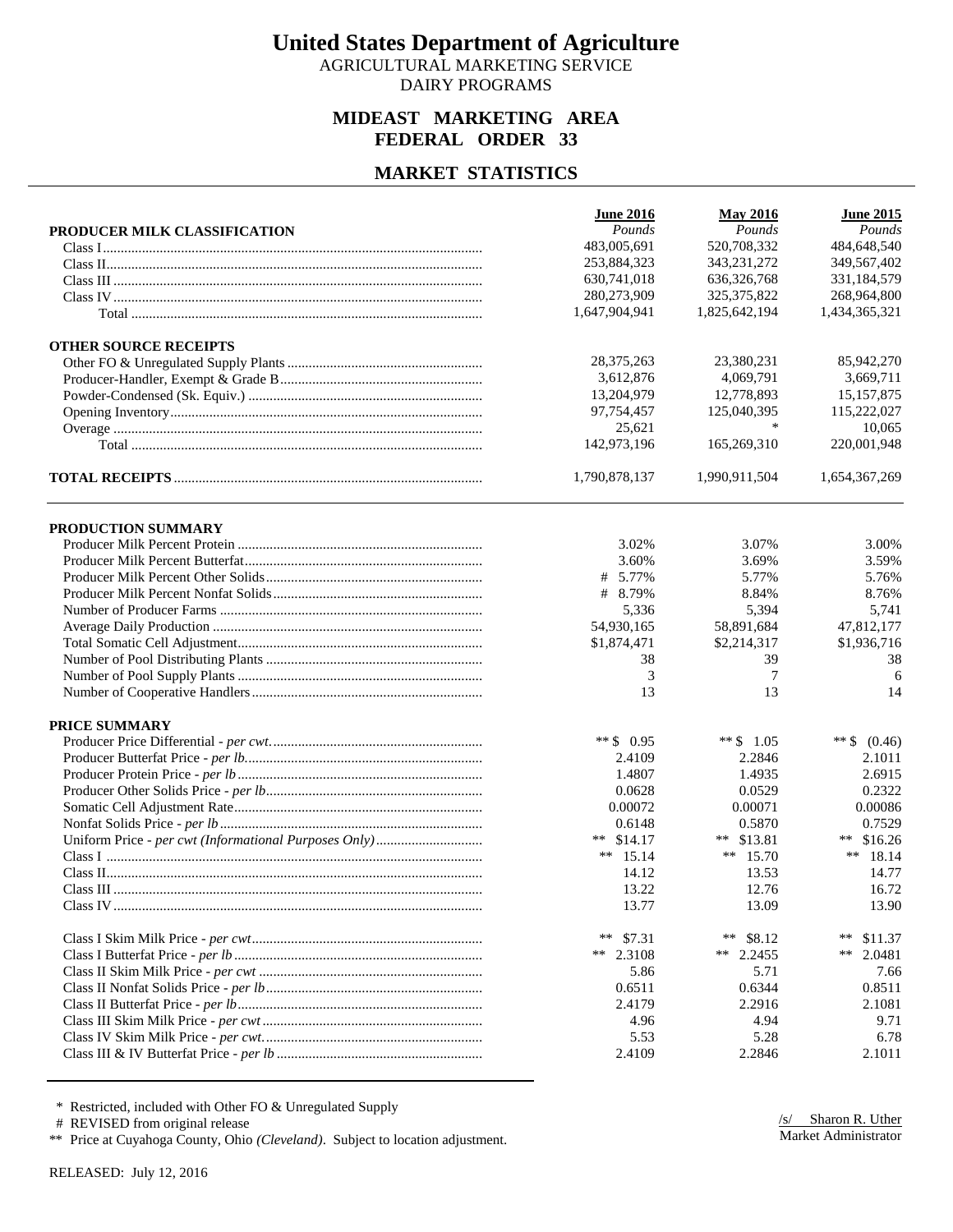AGRICULTURAL MARKETING SERVICE DAIRY PROGRAMS

#### **MIDEAST MARKETING AREA FEDERAL ORDER 33**

#### **MARKET STATISTICS**

|                              | <b>July 2016</b> | <b>June 2016</b> | <b>July 2015</b> |
|------------------------------|------------------|------------------|------------------|
| PRODUCER MILK CLASSIFICATION | Pounds           | Pounds           | Pounds           |
|                              | 500,082,257      | 483,005,691      | 507,898,920      |
|                              | 325,433,291      | 253,884,323      | 361,593,094      |
|                              | 573,164,727      | 630,741,018      | 298,683,789      |
|                              | 287,467,750      | 280,273,909      | 269,183,447      |
|                              | 1,686,148,025    | 1,647,904,941    | 1,437,359,250    |
| <b>OTHER SOURCE RECEIPTS</b> |                  |                  |                  |
|                              | 33,401,613       | 28, 375, 263     | 79,108,780       |
|                              | 3,332,602        | 3,612,876        | 3,329,586        |
|                              | 12,622,986       | 13,204,979       | 14,533,520       |
|                              | 95,348,365       | 97,754,457       | 99,583,560       |
|                              | *                | 25,621           | 35,200           |
|                              | 144,705,566      | 142,973,196      | 196,590,646      |
|                              | 1,830,853,591    | 1,790,878,137    | 1,633,949,896    |
| PRODUCTION SUMMARY           |                  |                  |                  |
|                              | 2.99%            | 3.02%            | 2.99%            |
|                              | 3.58%            | 3.60%            | 3.58%            |
|                              | 5.77%            | # 5.77%          | 5.75%            |
|                              | 8.76%            | # 8.79%          | 8.74%            |
|                              | 5,363            | 5,336            | 5,578            |
|                              | 54,391,872       | 54,930,165       | 46,366,427       |
|                              | \$2,016,257      | \$1,874,471      | \$1,782,124      |
|                              | 38               | 38               | 38               |
|                              | 5                | 3                | 6                |
|                              | 14               | 13               | 15               |
| <b>PRICE SUMMARY</b>         |                  |                  |                  |
|                              | ** $$0.21$       | ** $$0.95$       | ** $$ (0.17)$    |
|                              | 2.5964           | 2.4109           | 2.1125           |
|                              | 1.9112           | 1.4807           | 2.6070           |
|                              | 0.0774           | 0.0628           | 0.2004           |
|                              | 0.00082          | 0.00072          | 0.00085          |
|                              | 0.6618           | 0.6148           | 0.6621           |
|                              | ** $$15.45$      | \$14.17<br>**    | $***$<br>\$16.16 |
|                              | ** $15.70$       | ** $15.14$       | ** 18.53         |
|                              | 15.16            | 14.12            | 14.70            |
|                              | 15.24            | 13.22            | 16.33            |
|                              | 14.84            | 13.77            | 13.15            |
|                              | **<br>\$7.57     | **<br>\$7.31     | **<br>\$11.47    |
|                              | ** 2.3989        | ** 2.3108        | **<br>2.1315     |
|                              | 6.27             | 5.86             | 7.55             |
|                              | 0.6967           | 0.6511           | 0.8389           |
|                              | 2.6034           | 2.4179           | 2.1195           |
|                              | 6.38             | 4.96             | 9.26             |
|                              | 5.96             | 5.53             | 5.96             |
|                              | 2.5964           | 2.4109           | 2.1125           |

\* Restricted, included with Other FO & Unregulated Supply

# REVISED from original release

\*\* Price at Cuyahoga County, Ohio *(Cleveland)*. Subject to location adjustment.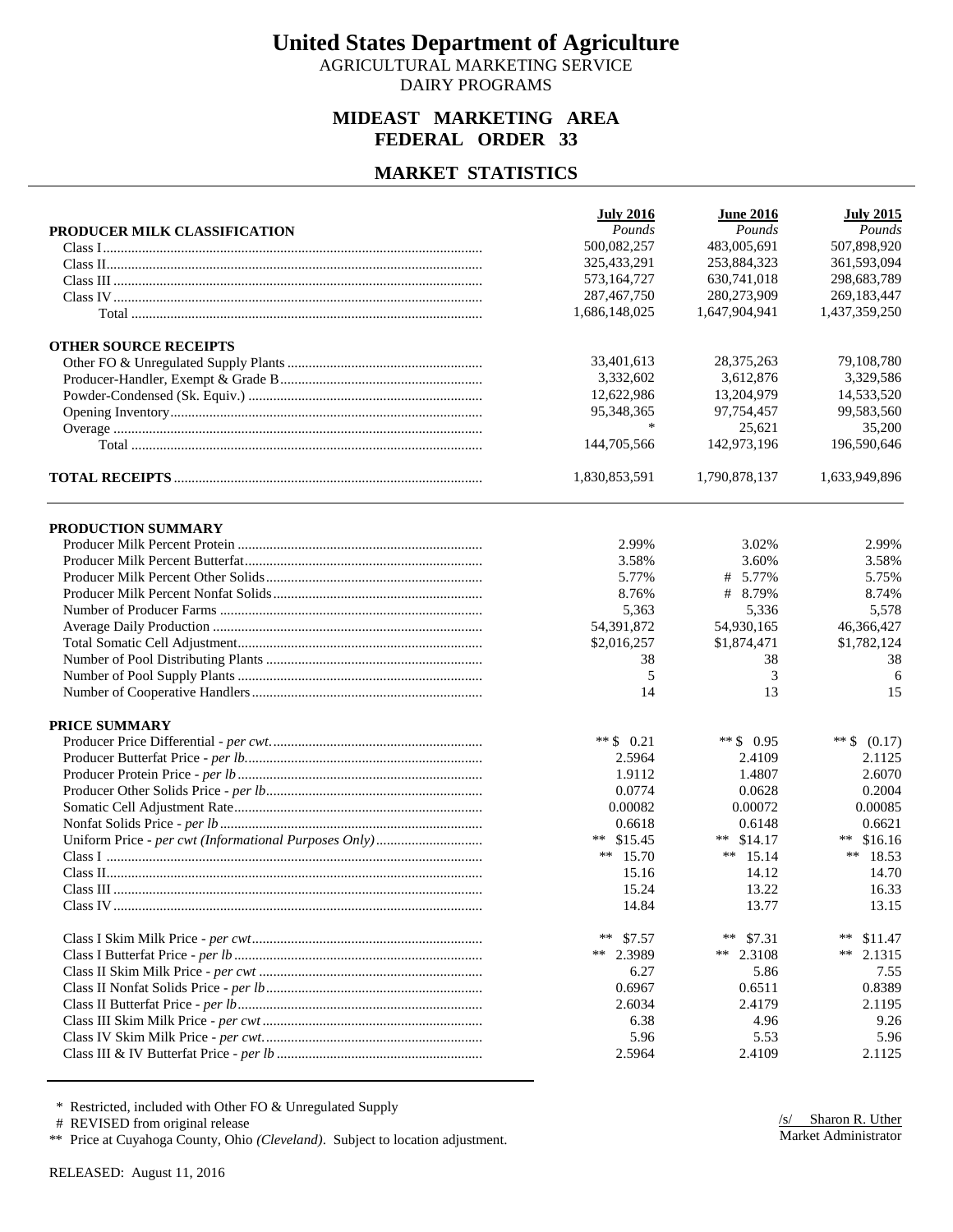AGRICULTURAL MARKETING SERVICE DAIRY PROGRAMS

#### **MIDEAST MARKETING AREA FEDERAL ORDER 33**

#### **MARKET STATISTICS**

| Pounds<br>Pounds<br>Pounds<br>PRODUCER MILK CLASSIFICATION<br>500,082,257<br>522,631,249<br>543.530.865<br>400,793,110<br>325,433,291<br>383,743,076<br>275,909,870<br>347,405,807<br>573,164,727<br>209,959,910<br>287,467,750<br>244,467,619<br>1,501,689,692<br>1,686,148,025<br>1,426,751,814<br><b>OTHER SOURCE RECEIPTS</b><br>70,262,360<br>13,366,010<br>33,401,613<br>3,578,027<br>3.332.602<br>3,481,101<br>14,398,331<br>14,737,904<br>12,622,986<br>105,249,055<br>95,348,365<br>93,468,144<br>$\ast$<br>33,497<br>156,860<br>136,624,920<br>144,705,566<br>182,106,369<br>1,638,314,612<br>1,830,853,591<br>1,608,858,183<br>PRODUCTION SUMMARY<br>3.01%<br>3.00%<br>2.99%<br>3.58%<br>3.58%<br>3.58%<br>5.75%<br>5.77%<br>5.74%<br>8.75%<br>8.76%<br>8.75%<br>5,293<br>5,534<br>5,363<br>54,391,872<br>48,441,603<br>46,024,252<br>\$1,849,656<br>\$2,016,257<br>\$1,760,270<br>37<br>39<br>38<br>8<br>5<br>6<br>14<br>15<br>14<br><b>PRICE SUMMARY</b><br>** $$ (0.77)$<br>** $$0.21$<br>$***$<br>- \$<br>(0.22)<br>2.4873<br>2.5964<br>2.2674<br>2.5738<br>1.9112<br>2.5692<br>0.0881<br>0.0774<br>0.1151<br>0.00087<br>0.00091<br>0.00082<br>0.6841<br>0.6618<br>0.5707<br>\$15.45<br>\$16.05<br>** $$16.14$<br>**<br>$***$<br>** $15.70$<br>** 18.28<br>** $17.07$<br>15.16<br>14.54<br>15.21<br>16.91<br>15.24<br>16.27<br>14.65<br>14.84<br>12.90<br>**<br>\$8.16<br>**<br>\$7.57<br>**<br>\$11.13<br>** $2.6273$<br>** 2.3989<br>**<br>2.1532<br>6.71<br>6.27<br>6.82<br>0.7456<br>0.6967<br>0.7578<br>2.2744<br>2.4943<br>2.6034<br>8.50<br>6.38<br>8.64<br>6.16<br>5.96<br>5.14<br>2.4873<br>2.5964<br>2.2674 | <b>August 2016</b> | <b>July 2016</b> | <b>August 2015</b> |
|--------------------------------------------------------------------------------------------------------------------------------------------------------------------------------------------------------------------------------------------------------------------------------------------------------------------------------------------------------------------------------------------------------------------------------------------------------------------------------------------------------------------------------------------------------------------------------------------------------------------------------------------------------------------------------------------------------------------------------------------------------------------------------------------------------------------------------------------------------------------------------------------------------------------------------------------------------------------------------------------------------------------------------------------------------------------------------------------------------------------------------------------------------------------------------------------------------------------------------------------------------------------------------------------------------------------------------------------------------------------------------------------------------------------------------------------------------------------------------------------------------------------------------------------------------------------------------------------------------------------------------------|--------------------|------------------|--------------------|
|                                                                                                                                                                                                                                                                                                                                                                                                                                                                                                                                                                                                                                                                                                                                                                                                                                                                                                                                                                                                                                                                                                                                                                                                                                                                                                                                                                                                                                                                                                                                                                                                                                      |                    |                  |                    |
|                                                                                                                                                                                                                                                                                                                                                                                                                                                                                                                                                                                                                                                                                                                                                                                                                                                                                                                                                                                                                                                                                                                                                                                                                                                                                                                                                                                                                                                                                                                                                                                                                                      |                    |                  |                    |
|                                                                                                                                                                                                                                                                                                                                                                                                                                                                                                                                                                                                                                                                                                                                                                                                                                                                                                                                                                                                                                                                                                                                                                                                                                                                                                                                                                                                                                                                                                                                                                                                                                      |                    |                  |                    |
|                                                                                                                                                                                                                                                                                                                                                                                                                                                                                                                                                                                                                                                                                                                                                                                                                                                                                                                                                                                                                                                                                                                                                                                                                                                                                                                                                                                                                                                                                                                                                                                                                                      |                    |                  |                    |
|                                                                                                                                                                                                                                                                                                                                                                                                                                                                                                                                                                                                                                                                                                                                                                                                                                                                                                                                                                                                                                                                                                                                                                                                                                                                                                                                                                                                                                                                                                                                                                                                                                      |                    |                  |                    |
|                                                                                                                                                                                                                                                                                                                                                                                                                                                                                                                                                                                                                                                                                                                                                                                                                                                                                                                                                                                                                                                                                                                                                                                                                                                                                                                                                                                                                                                                                                                                                                                                                                      |                    |                  |                    |
|                                                                                                                                                                                                                                                                                                                                                                                                                                                                                                                                                                                                                                                                                                                                                                                                                                                                                                                                                                                                                                                                                                                                                                                                                                                                                                                                                                                                                                                                                                                                                                                                                                      |                    |                  |                    |
|                                                                                                                                                                                                                                                                                                                                                                                                                                                                                                                                                                                                                                                                                                                                                                                                                                                                                                                                                                                                                                                                                                                                                                                                                                                                                                                                                                                                                                                                                                                                                                                                                                      |                    |                  |                    |
|                                                                                                                                                                                                                                                                                                                                                                                                                                                                                                                                                                                                                                                                                                                                                                                                                                                                                                                                                                                                                                                                                                                                                                                                                                                                                                                                                                                                                                                                                                                                                                                                                                      |                    |                  |                    |
|                                                                                                                                                                                                                                                                                                                                                                                                                                                                                                                                                                                                                                                                                                                                                                                                                                                                                                                                                                                                                                                                                                                                                                                                                                                                                                                                                                                                                                                                                                                                                                                                                                      |                    |                  |                    |
|                                                                                                                                                                                                                                                                                                                                                                                                                                                                                                                                                                                                                                                                                                                                                                                                                                                                                                                                                                                                                                                                                                                                                                                                                                                                                                                                                                                                                                                                                                                                                                                                                                      |                    |                  |                    |
|                                                                                                                                                                                                                                                                                                                                                                                                                                                                                                                                                                                                                                                                                                                                                                                                                                                                                                                                                                                                                                                                                                                                                                                                                                                                                                                                                                                                                                                                                                                                                                                                                                      |                    |                  |                    |
|                                                                                                                                                                                                                                                                                                                                                                                                                                                                                                                                                                                                                                                                                                                                                                                                                                                                                                                                                                                                                                                                                                                                                                                                                                                                                                                                                                                                                                                                                                                                                                                                                                      |                    |                  |                    |
|                                                                                                                                                                                                                                                                                                                                                                                                                                                                                                                                                                                                                                                                                                                                                                                                                                                                                                                                                                                                                                                                                                                                                                                                                                                                                                                                                                                                                                                                                                                                                                                                                                      |                    |                  |                    |
|                                                                                                                                                                                                                                                                                                                                                                                                                                                                                                                                                                                                                                                                                                                                                                                                                                                                                                                                                                                                                                                                                                                                                                                                                                                                                                                                                                                                                                                                                                                                                                                                                                      |                    |                  |                    |
|                                                                                                                                                                                                                                                                                                                                                                                                                                                                                                                                                                                                                                                                                                                                                                                                                                                                                                                                                                                                                                                                                                                                                                                                                                                                                                                                                                                                                                                                                                                                                                                                                                      |                    |                  |                    |
|                                                                                                                                                                                                                                                                                                                                                                                                                                                                                                                                                                                                                                                                                                                                                                                                                                                                                                                                                                                                                                                                                                                                                                                                                                                                                                                                                                                                                                                                                                                                                                                                                                      |                    |                  |                    |
|                                                                                                                                                                                                                                                                                                                                                                                                                                                                                                                                                                                                                                                                                                                                                                                                                                                                                                                                                                                                                                                                                                                                                                                                                                                                                                                                                                                                                                                                                                                                                                                                                                      |                    |                  |                    |
|                                                                                                                                                                                                                                                                                                                                                                                                                                                                                                                                                                                                                                                                                                                                                                                                                                                                                                                                                                                                                                                                                                                                                                                                                                                                                                                                                                                                                                                                                                                                                                                                                                      |                    |                  |                    |
|                                                                                                                                                                                                                                                                                                                                                                                                                                                                                                                                                                                                                                                                                                                                                                                                                                                                                                                                                                                                                                                                                                                                                                                                                                                                                                                                                                                                                                                                                                                                                                                                                                      |                    |                  |                    |
|                                                                                                                                                                                                                                                                                                                                                                                                                                                                                                                                                                                                                                                                                                                                                                                                                                                                                                                                                                                                                                                                                                                                                                                                                                                                                                                                                                                                                                                                                                                                                                                                                                      |                    |                  |                    |
|                                                                                                                                                                                                                                                                                                                                                                                                                                                                                                                                                                                                                                                                                                                                                                                                                                                                                                                                                                                                                                                                                                                                                                                                                                                                                                                                                                                                                                                                                                                                                                                                                                      |                    |                  |                    |
|                                                                                                                                                                                                                                                                                                                                                                                                                                                                                                                                                                                                                                                                                                                                                                                                                                                                                                                                                                                                                                                                                                                                                                                                                                                                                                                                                                                                                                                                                                                                                                                                                                      |                    |                  |                    |
|                                                                                                                                                                                                                                                                                                                                                                                                                                                                                                                                                                                                                                                                                                                                                                                                                                                                                                                                                                                                                                                                                                                                                                                                                                                                                                                                                                                                                                                                                                                                                                                                                                      |                    |                  |                    |
|                                                                                                                                                                                                                                                                                                                                                                                                                                                                                                                                                                                                                                                                                                                                                                                                                                                                                                                                                                                                                                                                                                                                                                                                                                                                                                                                                                                                                                                                                                                                                                                                                                      |                    |                  |                    |
|                                                                                                                                                                                                                                                                                                                                                                                                                                                                                                                                                                                                                                                                                                                                                                                                                                                                                                                                                                                                                                                                                                                                                                                                                                                                                                                                                                                                                                                                                                                                                                                                                                      |                    |                  |                    |
|                                                                                                                                                                                                                                                                                                                                                                                                                                                                                                                                                                                                                                                                                                                                                                                                                                                                                                                                                                                                                                                                                                                                                                                                                                                                                                                                                                                                                                                                                                                                                                                                                                      |                    |                  |                    |
|                                                                                                                                                                                                                                                                                                                                                                                                                                                                                                                                                                                                                                                                                                                                                                                                                                                                                                                                                                                                                                                                                                                                                                                                                                                                                                                                                                                                                                                                                                                                                                                                                                      |                    |                  |                    |
|                                                                                                                                                                                                                                                                                                                                                                                                                                                                                                                                                                                                                                                                                                                                                                                                                                                                                                                                                                                                                                                                                                                                                                                                                                                                                                                                                                                                                                                                                                                                                                                                                                      |                    |                  |                    |
|                                                                                                                                                                                                                                                                                                                                                                                                                                                                                                                                                                                                                                                                                                                                                                                                                                                                                                                                                                                                                                                                                                                                                                                                                                                                                                                                                                                                                                                                                                                                                                                                                                      |                    |                  |                    |
|                                                                                                                                                                                                                                                                                                                                                                                                                                                                                                                                                                                                                                                                                                                                                                                                                                                                                                                                                                                                                                                                                                                                                                                                                                                                                                                                                                                                                                                                                                                                                                                                                                      |                    |                  |                    |
|                                                                                                                                                                                                                                                                                                                                                                                                                                                                                                                                                                                                                                                                                                                                                                                                                                                                                                                                                                                                                                                                                                                                                                                                                                                                                                                                                                                                                                                                                                                                                                                                                                      |                    |                  |                    |
|                                                                                                                                                                                                                                                                                                                                                                                                                                                                                                                                                                                                                                                                                                                                                                                                                                                                                                                                                                                                                                                                                                                                                                                                                                                                                                                                                                                                                                                                                                                                                                                                                                      |                    |                  |                    |
|                                                                                                                                                                                                                                                                                                                                                                                                                                                                                                                                                                                                                                                                                                                                                                                                                                                                                                                                                                                                                                                                                                                                                                                                                                                                                                                                                                                                                                                                                                                                                                                                                                      |                    |                  |                    |
|                                                                                                                                                                                                                                                                                                                                                                                                                                                                                                                                                                                                                                                                                                                                                                                                                                                                                                                                                                                                                                                                                                                                                                                                                                                                                                                                                                                                                                                                                                                                                                                                                                      |                    |                  |                    |
|                                                                                                                                                                                                                                                                                                                                                                                                                                                                                                                                                                                                                                                                                                                                                                                                                                                                                                                                                                                                                                                                                                                                                                                                                                                                                                                                                                                                                                                                                                                                                                                                                                      |                    |                  |                    |
|                                                                                                                                                                                                                                                                                                                                                                                                                                                                                                                                                                                                                                                                                                                                                                                                                                                                                                                                                                                                                                                                                                                                                                                                                                                                                                                                                                                                                                                                                                                                                                                                                                      |                    |                  |                    |
|                                                                                                                                                                                                                                                                                                                                                                                                                                                                                                                                                                                                                                                                                                                                                                                                                                                                                                                                                                                                                                                                                                                                                                                                                                                                                                                                                                                                                                                                                                                                                                                                                                      |                    |                  |                    |
|                                                                                                                                                                                                                                                                                                                                                                                                                                                                                                                                                                                                                                                                                                                                                                                                                                                                                                                                                                                                                                                                                                                                                                                                                                                                                                                                                                                                                                                                                                                                                                                                                                      |                    |                  |                    |
|                                                                                                                                                                                                                                                                                                                                                                                                                                                                                                                                                                                                                                                                                                                                                                                                                                                                                                                                                                                                                                                                                                                                                                                                                                                                                                                                                                                                                                                                                                                                                                                                                                      |                    |                  |                    |
|                                                                                                                                                                                                                                                                                                                                                                                                                                                                                                                                                                                                                                                                                                                                                                                                                                                                                                                                                                                                                                                                                                                                                                                                                                                                                                                                                                                                                                                                                                                                                                                                                                      |                    |                  |                    |
|                                                                                                                                                                                                                                                                                                                                                                                                                                                                                                                                                                                                                                                                                                                                                                                                                                                                                                                                                                                                                                                                                                                                                                                                                                                                                                                                                                                                                                                                                                                                                                                                                                      |                    |                  |                    |
|                                                                                                                                                                                                                                                                                                                                                                                                                                                                                                                                                                                                                                                                                                                                                                                                                                                                                                                                                                                                                                                                                                                                                                                                                                                                                                                                                                                                                                                                                                                                                                                                                                      |                    |                  |                    |
|                                                                                                                                                                                                                                                                                                                                                                                                                                                                                                                                                                                                                                                                                                                                                                                                                                                                                                                                                                                                                                                                                                                                                                                                                                                                                                                                                                                                                                                                                                                                                                                                                                      |                    |                  |                    |
|                                                                                                                                                                                                                                                                                                                                                                                                                                                                                                                                                                                                                                                                                                                                                                                                                                                                                                                                                                                                                                                                                                                                                                                                                                                                                                                                                                                                                                                                                                                                                                                                                                      |                    |                  |                    |
|                                                                                                                                                                                                                                                                                                                                                                                                                                                                                                                                                                                                                                                                                                                                                                                                                                                                                                                                                                                                                                                                                                                                                                                                                                                                                                                                                                                                                                                                                                                                                                                                                                      |                    |                  |                    |

\* Restricted, included with Other FO & Unregulated Supply

\*\* Price at Cuyahoga County, Ohio *(Cleveland)*. Subject to location adjustment.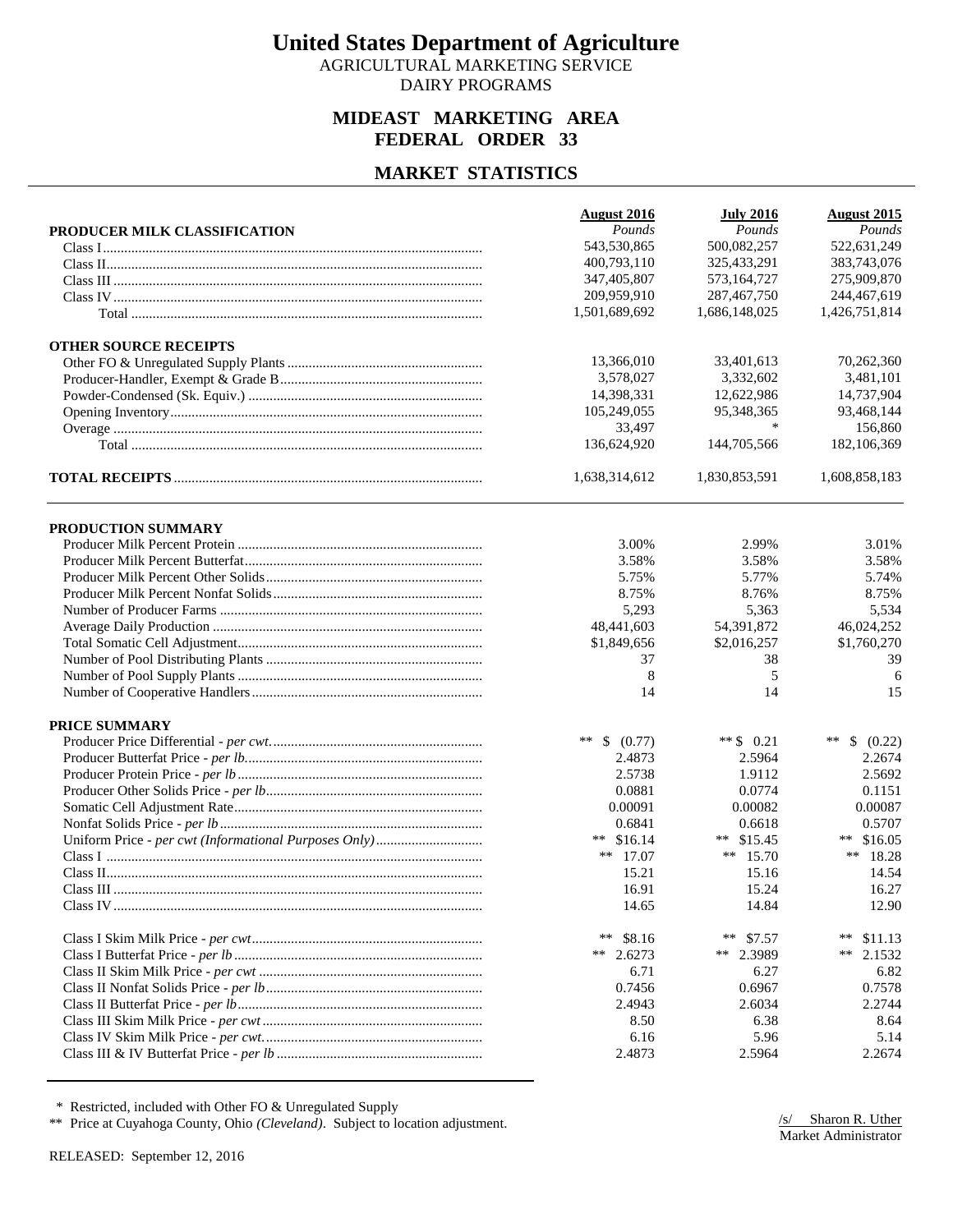AGRICULTURAL MARKETING SERVICE DAIRY PROGRAMS

#### **MIDEAST MARKETING AREA FEDERAL ORDER 33**

#### **MARKET STATISTICS**

|                              | September 2016  | <b>August 2016</b> | September 2015    |
|------------------------------|-----------------|--------------------|-------------------|
| PRODUCER MILK CLASSIFICATION | Pounds          | Pounds             | Pounds            |
|                              | 560,578,781     | 543,530,865        | 521,387,256       |
|                              | 342,994,480     | 400,793,110        | 357,069,564       |
|                              | 340,680,667     | 347,405,807        | 454,263,865       |
|                              | 256,294,906     | 209,959,910        | 227, 743, 273     |
|                              | 1,500,548,834   | 1,501,689,692      | 1,560,463,958     |
| <b>OTHER SOURCE RECEIPTS</b> |                 |                    |                   |
|                              | 14,754,941      | 13,366,010         | 13,730,613        |
|                              | 3,326,066       | 3,578,027          | 3,246,906         |
|                              | 11,590,437      | 14,398,331         | 12,249,369        |
|                              | 100,485,844     | 105,249,055        | 107,598,538       |
|                              | 18,634          | 33,497             |                   |
|                              | 130,175,922     | 136,624,920        | 136,825,426       |
|                              | 1,630,724,756   | 1,638,314,612      | 1,697,289,384     |
| PRODUCTION SUMMARY           |                 |                    |                   |
|                              | 3.04%           | 3.00%              | 3.05%             |
|                              | 3.64%           | 3.58%              | 3.63%             |
|                              | 5.73%           | 5.75%              | 5.73%             |
|                              | 8.77%           | 8.75%              | 8.78%             |
|                              | 5,377           | 5,293              | 5,503             |
|                              | 50,018,294      | 48,441,603         | 52,015,465        |
|                              | \$1,841,201     | \$1,849,656        | \$2,026,988       |
|                              | 39              | 37                 | 40                |
|                              | 8               | 8                  | 7                 |
|                              | 14              | 14                 | 16                |
| <b>PRICE SUMMARY</b>         |                 |                    |                   |
|                              | ** $$ (0.12)$   | **<br>\$ (0.77)    | **<br>\$0.95      |
|                              | 2.3082          | 2.4873             | 2.7531            |
|                              | 2.5675          | 2.5738             | 1.9801            |
|                              | 0.1096          | 0.0881             | 0.0465            |
|                              | 0.00088         | 0.00091            | 0.00086           |
|                              | 0.7097          | 0.6841             | 0.6266            |
|                              | ** $$16.27$     | \$16.14<br>**      | ** $$16.77$       |
|                              | ** 18.56        | ** $17.07$         | ** $$18.34$       |
|                              | 14.66           | 15.21              | 15.36             |
|                              | 16.39           | 16.91              | 15.82             |
|                              | 14.25           | 14.65              | 15.08             |
|                              | **<br>\$10.17   | **<br>\$8.16       | $***$<br>\$11.08  |
|                              | $***$<br>2.4975 | **<br>2.6273       | $***$<br>\$2.1853 |
|                              | 6.79            | 6.71               | 5.91              |
|                              | 0.7544          | 0.7456             | 0.6567            |
|                              | 2.3152          | 2.4943             | 2.7601            |
|                              | 8.61            | 8.50               | 6.41              |
|                              | 6.39            | 6.16               | 5.64              |
|                              | 2.3082          | 2.4873             | 2.7531            |
|                              |                 |                    |                   |

\* Restricted, included with Other FO & Unregulated Supply

\*\* Price at Cuyahoga County, Ohio *(Cleveland)*. Subject to location adjustment.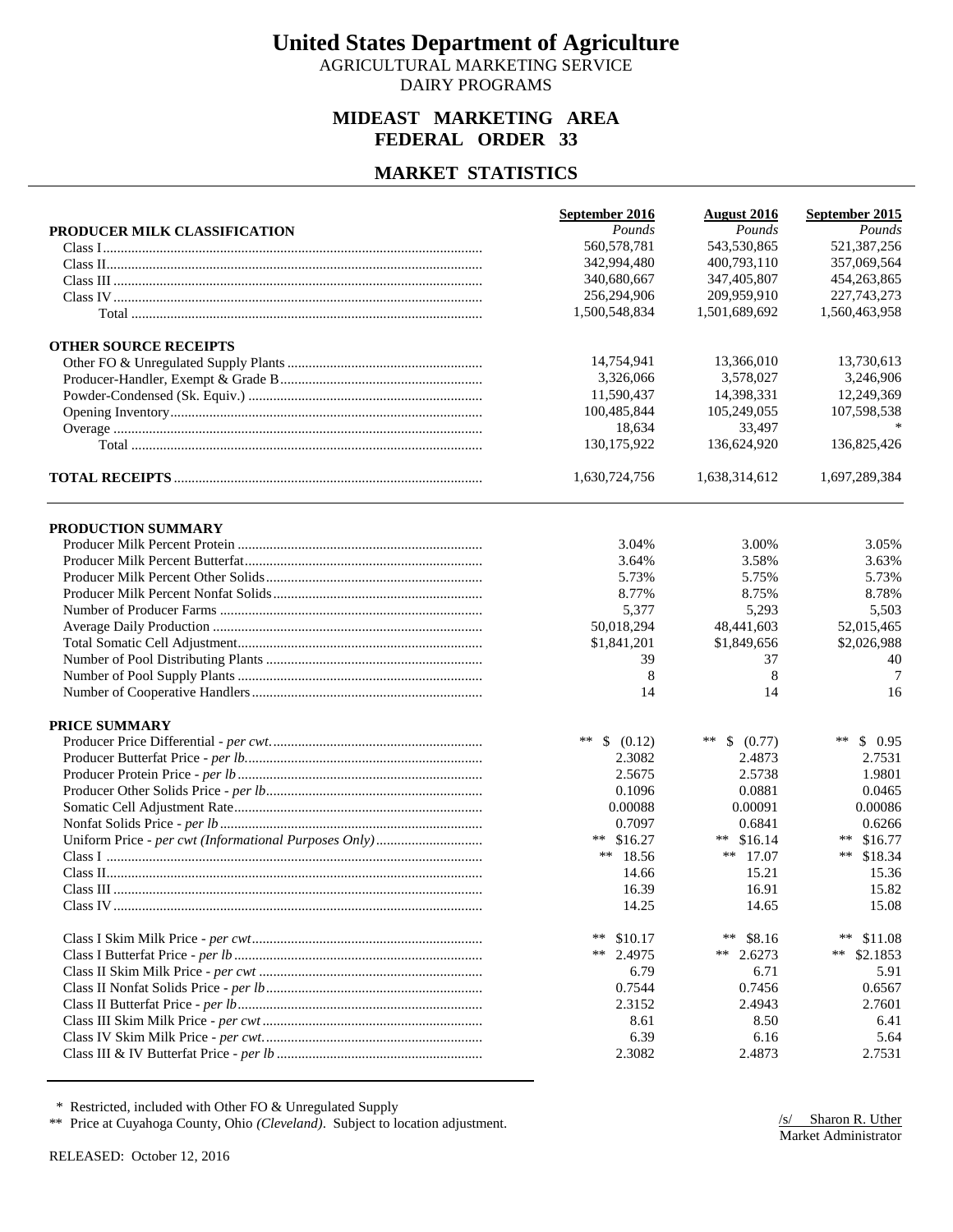AGRICULTURAL MARKETING SERVICE DAIRY PROGRAMS

#### **MIDEAST MARKETING AREA FEDERAL ORDER 33**

#### **MARKET STATISTICS**

| Pounds<br>Pounds<br>Pounds<br>PRODUCER MILK CLASSIFICATION<br>560,578,781<br>561,644,819<br>559,238,835<br>342,994,480<br>328,146,931<br>347,100,878<br>340,680,667<br>505,831,292<br>523,673,562<br>279, 283, 751<br>256,294,906<br>237,917,245<br>1,691,454,756<br>1,500,548,834<br>1,651,382,557<br><b>OTHER SOURCE RECEIPTS</b><br>21,404,500<br>10,259,666<br>14,754,941<br>3,422,389<br>3,326,066<br>3,561,922<br>9,537,873<br>11,590,437<br>12,065,070<br>107,624,080<br>100,485,844<br>106,328,874<br>*<br>18,634<br>371,670<br>141,988,842<br>130, 175, 922<br>132,587,202<br>1,833,443,598<br>1,783,969,759<br>1,630,724,756<br>PRODUCTION SUMMARY<br>3.15%<br>3.04%<br>3.15%<br>3.76%<br>3.64%<br>3.75%<br>5.75%<br>5.73%<br>5.73%<br>8.90%<br>8.77%<br>8.88%<br>5,266<br>5,377<br>5,493<br>54,563,057<br>50,018,294<br>#53,270,405<br>\$2,145,250<br>\$1,841,201<br>\$2,370,834<br>39<br>39<br>40<br>8<br>8<br>7<br>16<br>14<br>14<br><b>PRICE SUMMARY</b><br>$***$<br>\$0.59<br>**<br>\$ (0.12)<br>**<br>\$1.13<br>2.3082<br>2.0493<br>2.9087<br>2.2975<br>2.5675<br>1.7019<br>0.1351<br>0.1096<br>0.0328<br>0.00079<br>0.00088<br>0.00084<br>0.7469<br>0.7097<br>0.7200<br>** $$15.41$<br>\$16.27<br>** \$16.59<br>**<br>** $18.60$<br>** 18.56<br>** 17.84<br>14.66<br>14.09<br>16.44<br>14.82<br>16.39<br>15.46<br>16.43<br>13.66<br>14.25<br>$***$<br>\$10.78<br>**<br>\$10.17<br>**<br>\$8.57<br>2.4975<br>**<br>2.3423<br>**<br>** $2.7352$<br>6.79<br>7.14<br>0.7933<br>0.7544<br>0.7178<br>2.0563<br>2.3152<br>7.92<br>8.61<br>5.47<br>6.72<br>6.39<br>6.48<br>2.9087<br>2.0493<br>2.3082 | October 2016 | September 2016 | October 2015 |
|----------------------------------------------------------------------------------------------------------------------------------------------------------------------------------------------------------------------------------------------------------------------------------------------------------------------------------------------------------------------------------------------------------------------------------------------------------------------------------------------------------------------------------------------------------------------------------------------------------------------------------------------------------------------------------------------------------------------------------------------------------------------------------------------------------------------------------------------------------------------------------------------------------------------------------------------------------------------------------------------------------------------------------------------------------------------------------------------------------------------------------------------------------------------------------------------------------------------------------------------------------------------------------------------------------------------------------------------------------------------------------------------------------------------------------------------------------------------------------------------------------------------------------------------------------------------------------------------------------------|--------------|----------------|--------------|
|                                                                                                                                                                                                                                                                                                                                                                                                                                                                                                                                                                                                                                                                                                                                                                                                                                                                                                                                                                                                                                                                                                                                                                                                                                                                                                                                                                                                                                                                                                                                                                                                                |              |                |              |
|                                                                                                                                                                                                                                                                                                                                                                                                                                                                                                                                                                                                                                                                                                                                                                                                                                                                                                                                                                                                                                                                                                                                                                                                                                                                                                                                                                                                                                                                                                                                                                                                                |              |                |              |
|                                                                                                                                                                                                                                                                                                                                                                                                                                                                                                                                                                                                                                                                                                                                                                                                                                                                                                                                                                                                                                                                                                                                                                                                                                                                                                                                                                                                                                                                                                                                                                                                                |              |                |              |
|                                                                                                                                                                                                                                                                                                                                                                                                                                                                                                                                                                                                                                                                                                                                                                                                                                                                                                                                                                                                                                                                                                                                                                                                                                                                                                                                                                                                                                                                                                                                                                                                                |              |                |              |
|                                                                                                                                                                                                                                                                                                                                                                                                                                                                                                                                                                                                                                                                                                                                                                                                                                                                                                                                                                                                                                                                                                                                                                                                                                                                                                                                                                                                                                                                                                                                                                                                                |              |                |              |
|                                                                                                                                                                                                                                                                                                                                                                                                                                                                                                                                                                                                                                                                                                                                                                                                                                                                                                                                                                                                                                                                                                                                                                                                                                                                                                                                                                                                                                                                                                                                                                                                                |              |                |              |
|                                                                                                                                                                                                                                                                                                                                                                                                                                                                                                                                                                                                                                                                                                                                                                                                                                                                                                                                                                                                                                                                                                                                                                                                                                                                                                                                                                                                                                                                                                                                                                                                                |              |                |              |
|                                                                                                                                                                                                                                                                                                                                                                                                                                                                                                                                                                                                                                                                                                                                                                                                                                                                                                                                                                                                                                                                                                                                                                                                                                                                                                                                                                                                                                                                                                                                                                                                                |              |                |              |
|                                                                                                                                                                                                                                                                                                                                                                                                                                                                                                                                                                                                                                                                                                                                                                                                                                                                                                                                                                                                                                                                                                                                                                                                                                                                                                                                                                                                                                                                                                                                                                                                                |              |                |              |
|                                                                                                                                                                                                                                                                                                                                                                                                                                                                                                                                                                                                                                                                                                                                                                                                                                                                                                                                                                                                                                                                                                                                                                                                                                                                                                                                                                                                                                                                                                                                                                                                                |              |                |              |
|                                                                                                                                                                                                                                                                                                                                                                                                                                                                                                                                                                                                                                                                                                                                                                                                                                                                                                                                                                                                                                                                                                                                                                                                                                                                                                                                                                                                                                                                                                                                                                                                                |              |                |              |
|                                                                                                                                                                                                                                                                                                                                                                                                                                                                                                                                                                                                                                                                                                                                                                                                                                                                                                                                                                                                                                                                                                                                                                                                                                                                                                                                                                                                                                                                                                                                                                                                                |              |                |              |
|                                                                                                                                                                                                                                                                                                                                                                                                                                                                                                                                                                                                                                                                                                                                                                                                                                                                                                                                                                                                                                                                                                                                                                                                                                                                                                                                                                                                                                                                                                                                                                                                                |              |                |              |
|                                                                                                                                                                                                                                                                                                                                                                                                                                                                                                                                                                                                                                                                                                                                                                                                                                                                                                                                                                                                                                                                                                                                                                                                                                                                                                                                                                                                                                                                                                                                                                                                                |              |                |              |
|                                                                                                                                                                                                                                                                                                                                                                                                                                                                                                                                                                                                                                                                                                                                                                                                                                                                                                                                                                                                                                                                                                                                                                                                                                                                                                                                                                                                                                                                                                                                                                                                                |              |                |              |
|                                                                                                                                                                                                                                                                                                                                                                                                                                                                                                                                                                                                                                                                                                                                                                                                                                                                                                                                                                                                                                                                                                                                                                                                                                                                                                                                                                                                                                                                                                                                                                                                                |              |                |              |
|                                                                                                                                                                                                                                                                                                                                                                                                                                                                                                                                                                                                                                                                                                                                                                                                                                                                                                                                                                                                                                                                                                                                                                                                                                                                                                                                                                                                                                                                                                                                                                                                                |              |                |              |
|                                                                                                                                                                                                                                                                                                                                                                                                                                                                                                                                                                                                                                                                                                                                                                                                                                                                                                                                                                                                                                                                                                                                                                                                                                                                                                                                                                                                                                                                                                                                                                                                                |              |                |              |
|                                                                                                                                                                                                                                                                                                                                                                                                                                                                                                                                                                                                                                                                                                                                                                                                                                                                                                                                                                                                                                                                                                                                                                                                                                                                                                                                                                                                                                                                                                                                                                                                                |              |                |              |
|                                                                                                                                                                                                                                                                                                                                                                                                                                                                                                                                                                                                                                                                                                                                                                                                                                                                                                                                                                                                                                                                                                                                                                                                                                                                                                                                                                                                                                                                                                                                                                                                                |              |                |              |
|                                                                                                                                                                                                                                                                                                                                                                                                                                                                                                                                                                                                                                                                                                                                                                                                                                                                                                                                                                                                                                                                                                                                                                                                                                                                                                                                                                                                                                                                                                                                                                                                                |              |                |              |
|                                                                                                                                                                                                                                                                                                                                                                                                                                                                                                                                                                                                                                                                                                                                                                                                                                                                                                                                                                                                                                                                                                                                                                                                                                                                                                                                                                                                                                                                                                                                                                                                                |              |                |              |
|                                                                                                                                                                                                                                                                                                                                                                                                                                                                                                                                                                                                                                                                                                                                                                                                                                                                                                                                                                                                                                                                                                                                                                                                                                                                                                                                                                                                                                                                                                                                                                                                                |              |                |              |
|                                                                                                                                                                                                                                                                                                                                                                                                                                                                                                                                                                                                                                                                                                                                                                                                                                                                                                                                                                                                                                                                                                                                                                                                                                                                                                                                                                                                                                                                                                                                                                                                                |              |                |              |
|                                                                                                                                                                                                                                                                                                                                                                                                                                                                                                                                                                                                                                                                                                                                                                                                                                                                                                                                                                                                                                                                                                                                                                                                                                                                                                                                                                                                                                                                                                                                                                                                                |              |                |              |
|                                                                                                                                                                                                                                                                                                                                                                                                                                                                                                                                                                                                                                                                                                                                                                                                                                                                                                                                                                                                                                                                                                                                                                                                                                                                                                                                                                                                                                                                                                                                                                                                                |              |                |              |
|                                                                                                                                                                                                                                                                                                                                                                                                                                                                                                                                                                                                                                                                                                                                                                                                                                                                                                                                                                                                                                                                                                                                                                                                                                                                                                                                                                                                                                                                                                                                                                                                                |              |                |              |
|                                                                                                                                                                                                                                                                                                                                                                                                                                                                                                                                                                                                                                                                                                                                                                                                                                                                                                                                                                                                                                                                                                                                                                                                                                                                                                                                                                                                                                                                                                                                                                                                                |              |                |              |
|                                                                                                                                                                                                                                                                                                                                                                                                                                                                                                                                                                                                                                                                                                                                                                                                                                                                                                                                                                                                                                                                                                                                                                                                                                                                                                                                                                                                                                                                                                                                                                                                                |              |                |              |
|                                                                                                                                                                                                                                                                                                                                                                                                                                                                                                                                                                                                                                                                                                                                                                                                                                                                                                                                                                                                                                                                                                                                                                                                                                                                                                                                                                                                                                                                                                                                                                                                                |              |                |              |
|                                                                                                                                                                                                                                                                                                                                                                                                                                                                                                                                                                                                                                                                                                                                                                                                                                                                                                                                                                                                                                                                                                                                                                                                                                                                                                                                                                                                                                                                                                                                                                                                                |              |                |              |
|                                                                                                                                                                                                                                                                                                                                                                                                                                                                                                                                                                                                                                                                                                                                                                                                                                                                                                                                                                                                                                                                                                                                                                                                                                                                                                                                                                                                                                                                                                                                                                                                                |              |                |              |
|                                                                                                                                                                                                                                                                                                                                                                                                                                                                                                                                                                                                                                                                                                                                                                                                                                                                                                                                                                                                                                                                                                                                                                                                                                                                                                                                                                                                                                                                                                                                                                                                                |              |                |              |
|                                                                                                                                                                                                                                                                                                                                                                                                                                                                                                                                                                                                                                                                                                                                                                                                                                                                                                                                                                                                                                                                                                                                                                                                                                                                                                                                                                                                                                                                                                                                                                                                                |              |                |              |
|                                                                                                                                                                                                                                                                                                                                                                                                                                                                                                                                                                                                                                                                                                                                                                                                                                                                                                                                                                                                                                                                                                                                                                                                                                                                                                                                                                                                                                                                                                                                                                                                                |              |                |              |
|                                                                                                                                                                                                                                                                                                                                                                                                                                                                                                                                                                                                                                                                                                                                                                                                                                                                                                                                                                                                                                                                                                                                                                                                                                                                                                                                                                                                                                                                                                                                                                                                                |              |                |              |
|                                                                                                                                                                                                                                                                                                                                                                                                                                                                                                                                                                                                                                                                                                                                                                                                                                                                                                                                                                                                                                                                                                                                                                                                                                                                                                                                                                                                                                                                                                                                                                                                                |              |                |              |
|                                                                                                                                                                                                                                                                                                                                                                                                                                                                                                                                                                                                                                                                                                                                                                                                                                                                                                                                                                                                                                                                                                                                                                                                                                                                                                                                                                                                                                                                                                                                                                                                                |              |                |              |
|                                                                                                                                                                                                                                                                                                                                                                                                                                                                                                                                                                                                                                                                                                                                                                                                                                                                                                                                                                                                                                                                                                                                                                                                                                                                                                                                                                                                                                                                                                                                                                                                                |              |                |              |
|                                                                                                                                                                                                                                                                                                                                                                                                                                                                                                                                                                                                                                                                                                                                                                                                                                                                                                                                                                                                                                                                                                                                                                                                                                                                                                                                                                                                                                                                                                                                                                                                                |              |                |              |
|                                                                                                                                                                                                                                                                                                                                                                                                                                                                                                                                                                                                                                                                                                                                                                                                                                                                                                                                                                                                                                                                                                                                                                                                                                                                                                                                                                                                                                                                                                                                                                                                                |              |                |              |
|                                                                                                                                                                                                                                                                                                                                                                                                                                                                                                                                                                                                                                                                                                                                                                                                                                                                                                                                                                                                                                                                                                                                                                                                                                                                                                                                                                                                                                                                                                                                                                                                                |              |                |              |
|                                                                                                                                                                                                                                                                                                                                                                                                                                                                                                                                                                                                                                                                                                                                                                                                                                                                                                                                                                                                                                                                                                                                                                                                                                                                                                                                                                                                                                                                                                                                                                                                                |              |                |              |
|                                                                                                                                                                                                                                                                                                                                                                                                                                                                                                                                                                                                                                                                                                                                                                                                                                                                                                                                                                                                                                                                                                                                                                                                                                                                                                                                                                                                                                                                                                                                                                                                                |              |                | 6.46         |
|                                                                                                                                                                                                                                                                                                                                                                                                                                                                                                                                                                                                                                                                                                                                                                                                                                                                                                                                                                                                                                                                                                                                                                                                                                                                                                                                                                                                                                                                                                                                                                                                                |              |                |              |
|                                                                                                                                                                                                                                                                                                                                                                                                                                                                                                                                                                                                                                                                                                                                                                                                                                                                                                                                                                                                                                                                                                                                                                                                                                                                                                                                                                                                                                                                                                                                                                                                                |              |                | 2.9157       |
|                                                                                                                                                                                                                                                                                                                                                                                                                                                                                                                                                                                                                                                                                                                                                                                                                                                                                                                                                                                                                                                                                                                                                                                                                                                                                                                                                                                                                                                                                                                                                                                                                |              |                |              |
|                                                                                                                                                                                                                                                                                                                                                                                                                                                                                                                                                                                                                                                                                                                                                                                                                                                                                                                                                                                                                                                                                                                                                                                                                                                                                                                                                                                                                                                                                                                                                                                                                |              |                |              |
|                                                                                                                                                                                                                                                                                                                                                                                                                                                                                                                                                                                                                                                                                                                                                                                                                                                                                                                                                                                                                                                                                                                                                                                                                                                                                                                                                                                                                                                                                                                                                                                                                |              |                |              |

\* Restricted, included with Other FO & Unregulated Supply

# Revised on 11/21/2016 from original release.

\*\* Price at Cuyahoga County, Ohio *(Cleveland)*. Subject to location adjustment.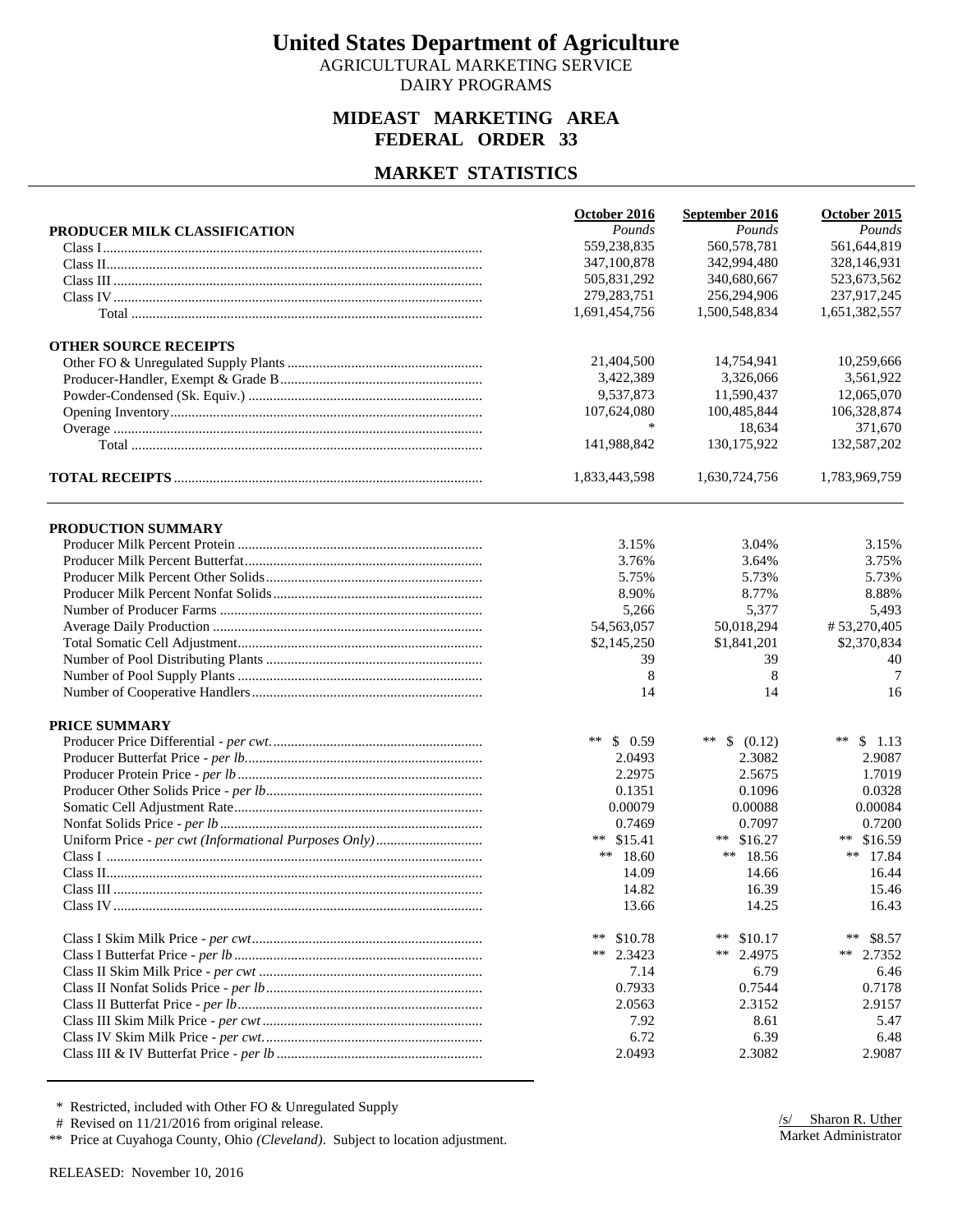AGRICULTURAL MARKETING SERVICE DAIRY PROGRAMS

#### **MIDEAST MARKETING AREA FEDERAL ORDER 33**

#### **MARKET STATISTICS**

|                              | November 2016      | October 2016     | November 2015     |
|------------------------------|--------------------|------------------|-------------------|
| PRODUCER MILK CLASSIFICATION | Pounds             | Pounds           | Pounds            |
|                              | 562,430,320        | 559,238,835      | 538,576,677       |
|                              | 305,557,778        | 347,100,878      | 176,018,516       |
|                              | 300,934,556        | 505,831,292      | 513,008,628       |
|                              | 275,457,091        | 279, 283, 751    | 264,768,019       |
|                              | 1,444,379,745      | 1,691,454,756    | 1,492,371,840     |
| <b>OTHER SOURCE RECEIPTS</b> |                    |                  |                   |
|                              | 15,827,535         | 21,404,500       | 13,819,282        |
|                              | 2,960,198          | 3,422,389        | 2.890.640         |
|                              | 10,656,675         | 9,537,873        | 9,383,855         |
|                              | 113,261,844        | 107,624,080      | 100,608,164       |
|                              | 68,189             | *                | 812,495           |
|                              | 142,774,441        | 141,988,842      | 127,514,436       |
|                              | 1,587,154,186      | 1,833,443,598    | 1,619,886,276     |
| PRODUCTION SUMMARY           |                    |                  |                   |
|                              | 3.20%              | 3.15%            | 3.18%             |
|                              | 3.83%              | 3.76%            | 3.80%             |
|                              | 5.76%              | 5.75%            | 5.73%             |
|                              | 8.96%              | 8.90%            | 8.91%             |
|                              | 5,282              | 5,266            | 5,498             |
|                              | 48,145,992         | 54,563,057       | 49,745,728        |
|                              | \$2,175,238        | \$2,145,250      | \$2,039,987       |
|                              | 39                 | 39               | 39                |
|                              | 8                  | 8                | $\overline{4}$    |
|                              | 15                 | 14               | 14                |
|                              |                    |                  |                   |
| <b>PRICE SUMMARY</b>         |                    |                  |                   |
|                              | $\ast$<br>\$(1.38) | $\ast$<br>\$0.59 | $\ast$<br>\$1.85  |
|                              | 2.1044             | 2.0493           | 3.1830            |
|                              | 2.8085             | 2.2975           | 1.3205            |
|                              | 0.1750             | 0.1351           | 0.0361            |
|                              | 0.00088            | 0.00079          | 0.00083           |
|                              | 0.7367             | 0.7469           | 0.6627            |
|                              | $*$ \$15.38        | $*$ \$15.41      | \$17.15<br>$\ast$ |
|                              | $*16.78$           | $*18.60$         | $*18.48$          |
|                              | 14.60              | 14.09            | 18.26             |
|                              | 16.76              | 14.82            | 15.30             |
|                              | 13.76              | 13.66            | 16.89             |
|                              | \$9.79<br>∗        | ∗<br>\$10.78     | $\ast$<br>\$8.65  |
|                              | $*$ 2.0949         | $\ast$<br>2.3423 | $*$ 2.8956        |
|                              | 7.47               | 7.14             | 7.35              |
|                              | 0.8300             | 0.7933           | 0.8167            |
|                              | 2.1114             | 2.0563           | 3.1900            |
|                              | 9.74               | 7.92             | 4.31              |
|                              | 6.63               | 6.72             | 5.96              |
|                              | 2.1044             | 2.0493           | 3.1830            |

\* Price at Cuyahoga County, Ohio *(Cleveland)*. Subject to location adjustment.